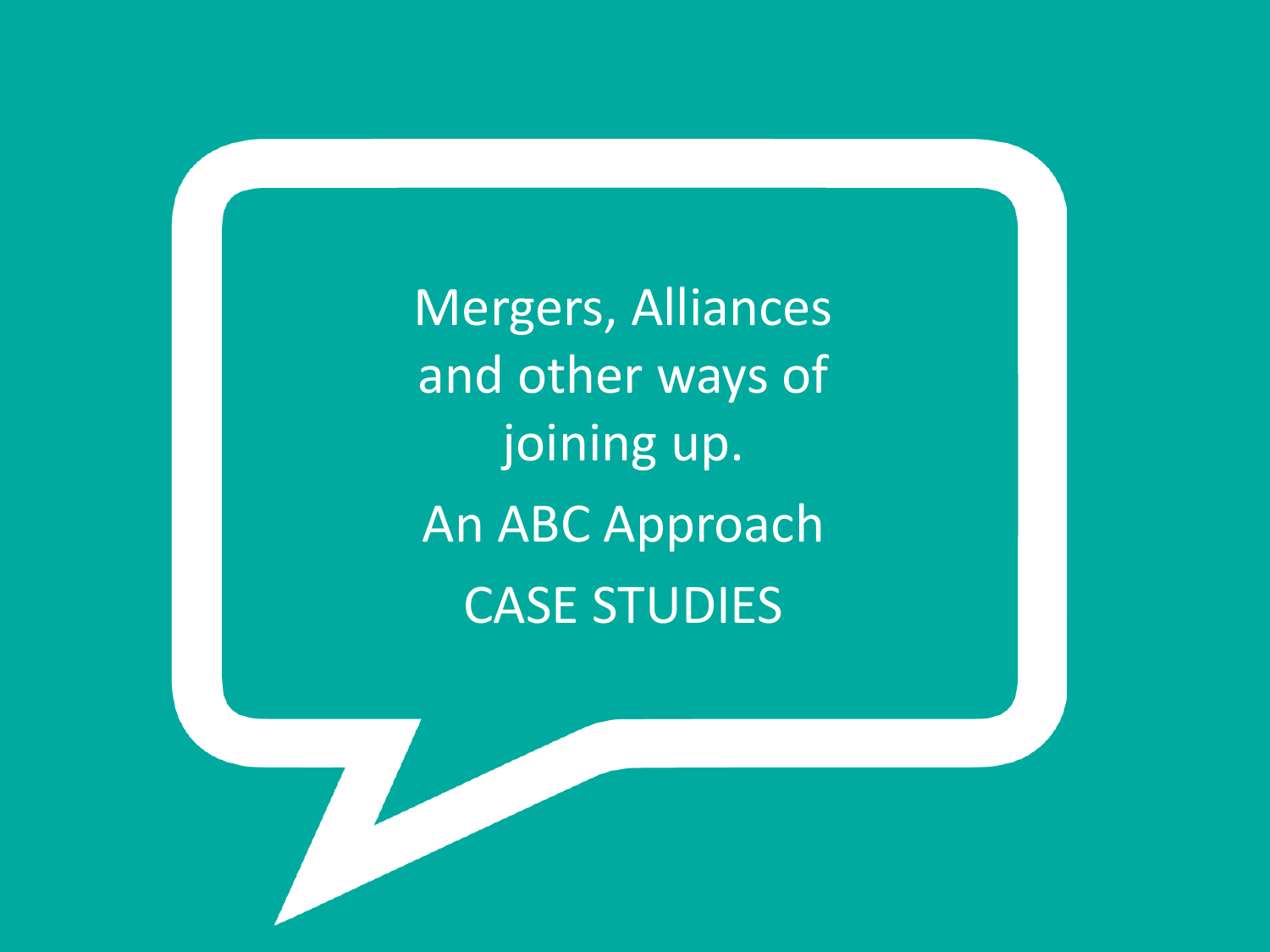**Libraries concerned:** Bath, Salisbury & Swindon (W14, W11 & W01) **Name of case study:** STP wide Implementation of CLIO ILL System **Date of merger/collaboration:** October 2017 onwards **Date of case study submission:** April 2018

| <b>Context:</b>                                                      | $\Box$ Collaboration                                                                                                                                                                                                                                              |
|----------------------------------------------------------------------|-------------------------------------------------------------------------------------------------------------------------------------------------------------------------------------------------------------------------------------------------------------------|
| <b>Which libraries</b><br>and/or Trusts<br>are involved?             | Academy Library, Royal United Hospitals Bath Foundation<br>Trust<br>Healthcare Library, Salisbury NHS Foundation Trust<br>Academy Library, Great Western Hospitals NHS Foundation<br>Trust.                                                                       |
| <b>Summary or</b><br>objectives of<br>the merger or<br>collaboration | A collaborative purchase of the CLIO ILL system. Two of the<br>libraries previously used Winchill which was not ideal as it was<br>specific to individual PCs, not accessible to other libraries in the<br>area and had become unreliable for one library.        |
|                                                                      | As CLIO is web based the theory is that if one of the libraries<br>required support in providing their ILL service due to staff<br>shortages then any library assistant from the other libraries<br>could step in & use the system. (This hasn't yet been tested) |

| <b>What went</b><br>well  | Having a "lead" library for the implementation has provided a<br>central point of contact & expertise for the other libraries.                                                                |
|---------------------------|-----------------------------------------------------------------------------------------------------------------------------------------------------------------------------------------------|
|                           | An additional benefit is of only one library needing to contact the<br>supplier & thus building a relationship with them.                                                                     |
|                           | The lead library has also been able to provide answers to<br>questions / problems that have already been raised with the<br>supplier rather than the supplier being contacted multiple times. |
|                           | Collaborative working with partner libraries has been a positive<br>experience.                                                                                                               |
| What didn't go<br>so well | Our one training day with the supplier could have been much<br>more clearly focused & productive – didn't achieve everything<br>that we needed to.                                            |
|                           | Different libraries were able to test / practice on the system at<br>different speeds which meant we were at different points when<br>agreed date for go live came round                      |
| What were the             | Plan extensively in advance with supplier objectives / required                                                                                                                               |
| learning                  | outcomes for any training days.                                                                                                                                                               |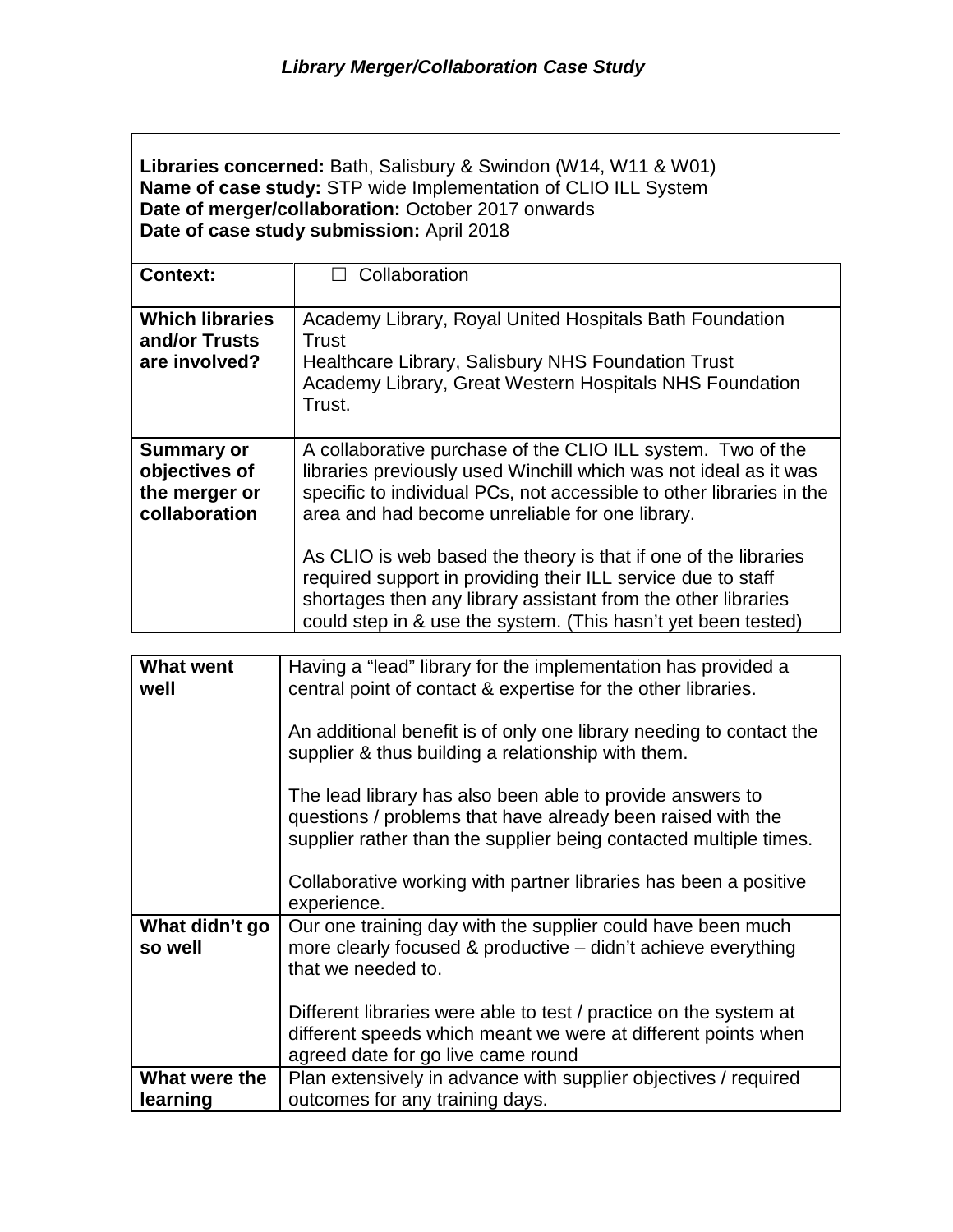| points from<br>this?                                                                                                                       | Extended testing / practice phase – we went for 1 month of<br>testing but at the end of this we were all at different points so go<br>live was delayed. Would have a longer testing phase should we<br>collaborate on a project again. |
|--------------------------------------------------------------------------------------------------------------------------------------------|----------------------------------------------------------------------------------------------------------------------------------------------------------------------------------------------------------------------------------------|
| Please provide your email address if you are happy to be contacted or to<br>mentor those going through the process.<br>Jason.ovens@nhs.net |                                                                                                                                                                                                                                        |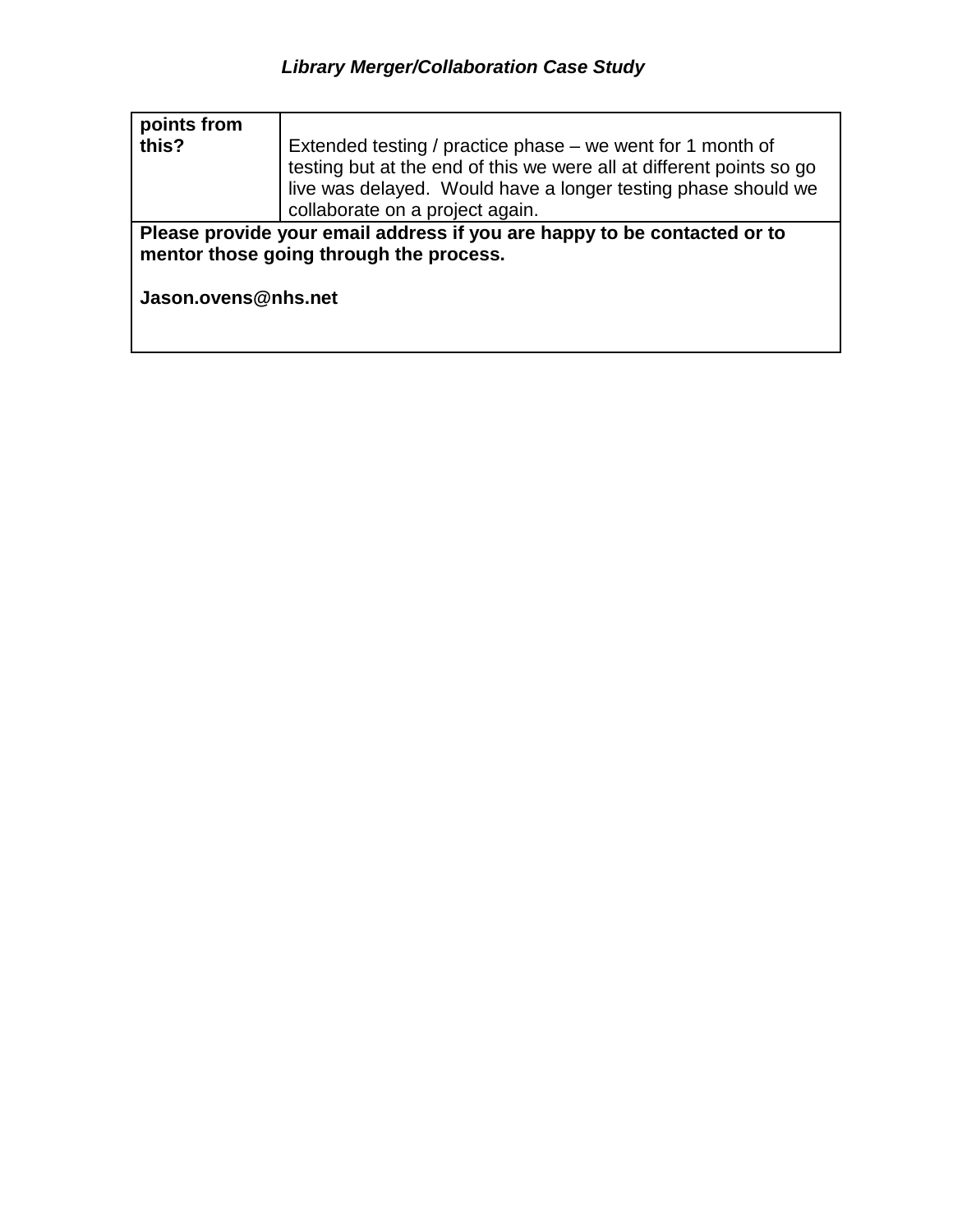Libraries concerned: Library Education & Resources Centre and Health Library Name of case study: Date of merger/collaboration: 2014 Date of case study submission: Context: **Full merger**  $\overline{\Box}$  Partial merger  $\Box$  Collaboration **Which libraries and/or Trusts**  Mid Staffordshire NHS Foundation Trust University Hospital of North Staffordshire

| ang/or Trusts<br>are involved? | UTIIVEISILY HOSPILAI OF NOTIFI SLATIOIDSITIIE                     |
|--------------------------------|-------------------------------------------------------------------|
| <b>Summary or</b>              | Provide a uniformed service across both sites with minimal        |
| objectives of                  | disruption to customers. This includes re-classifying of books at |
| the merger or                  | LERC, policies and procedures, new LMS which is part of Keele     |
| collaboration                  | University.                                                       |

| <b>What went</b><br>well | Strong working relationships between managers - a clear<br>$\bullet$<br>advantage is the managers at the two sites already knew each<br>other through attending the same patch meetings and various<br>other regional meetings and conferences. So both knew about<br>each other's services.                             |
|--------------------------|--------------------------------------------------------------------------------------------------------------------------------------------------------------------------------------------------------------------------------------------------------------------------------------------------------------------------|
|                          | During the merger the two library managers had regular<br>meetings to discuss their budgets, resources, policies and<br>procedures and staff. Both managers were able to support each<br>other along with staff on both sites to enable a reasonably<br>smooth transition without too much disruption to their services. |
|                          | Open communication with staff once we knew when the merger<br>was going to take place                                                                                                                                                                                                                                    |
|                          | Clear objectives and management direction                                                                                                                                                                                                                                                                                |
|                          | Able to pool resources and avoid duplication. LERC have<br>access to more electronic resources.                                                                                                                                                                                                                          |
|                          | Able to get experienced library staff from the Health Library to<br>$\bullet$<br>cover staff shortage. This was a big plus as it meant not having<br>to spend time training up a temp.                                                                                                                                   |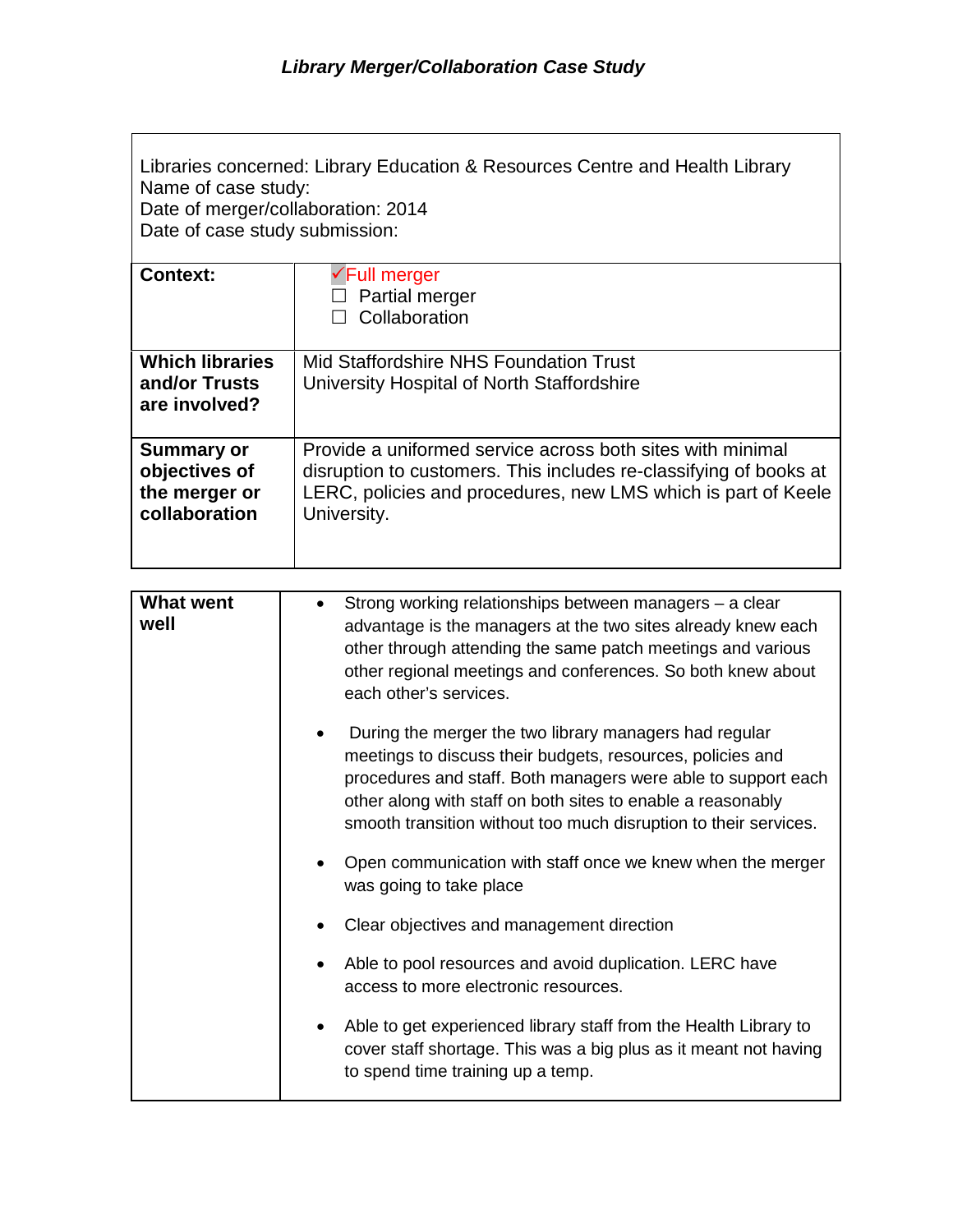|                           | Although there were two library managers nothing was actually<br>$\bullet$<br>put in writing who would manage who. Our priority at the time<br>was to get the services running smoothly with minimal disruption<br>both to customers and staff. Neither manager knew what to<br>expect so supporting one another at the time was essential.                    |
|---------------------------|----------------------------------------------------------------------------------------------------------------------------------------------------------------------------------------------------------------------------------------------------------------------------------------------------------------------------------------------------------------|
| What didn't go<br>so well | Short time scale so a lot to do once we knew the exact date of<br>$\bullet$<br>merger. Nearly 4 years down the line and still working on<br>various policies and procedures.                                                                                                                                                                                   |
|                           | Even though we thought we had lots of things covered it wasn't<br>$\bullet$<br>until after the merger that we found problems.                                                                                                                                                                                                                                  |
|                           | Impact on staff morale – because of uncertainly during the<br>$\bullet$<br>transition and just after, we had staff vacancies. Recruiting to<br>these posts was delayed due to new HR systems in place and<br>also restructuring of posts in various admin departments.<br>Getting use to different policies and systems (more<br>organisational than library). |
|                           | Weren't allowed to discuss the merger until we had a date and<br>$\bullet$<br>even then this was changed.                                                                                                                                                                                                                                                      |
|                           | Short term impact on service delivery due to staff shortage.<br>٠                                                                                                                                                                                                                                                                                              |
|                           | IT infrastructure – on two different systems and during merger<br>$\bullet$<br>having to deal with two IT departments.                                                                                                                                                                                                                                         |
|                           | Need to re-classify all book stock to align with Health Library                                                                                                                                                                                                                                                                                                |
|                           | Merger of two services means licencing costs go up                                                                                                                                                                                                                                                                                                             |
|                           | Website presence on Trust Intranet and also Health Library<br>Website                                                                                                                                                                                                                                                                                          |
|                           | Our catalogue and webpage is geared up for NHS users so for<br>certain e-resources like Clinical Key books can be searched for<br>on our catalogue - this can't be done on the Health library<br>catalogue as shared with Keele.                                                                                                                               |
|                           | At LERC during the merger users with a Mid Staffs Athens<br>$\bullet$<br>account could also have a Stoke Athens account this caused<br>confusion amongst new Trust members at County who were<br>only entitled to a Stoke Athens.                                                                                                                              |
|                           | Various problems between library users wanting to use both                                                                                                                                                                                                                                                                                                     |